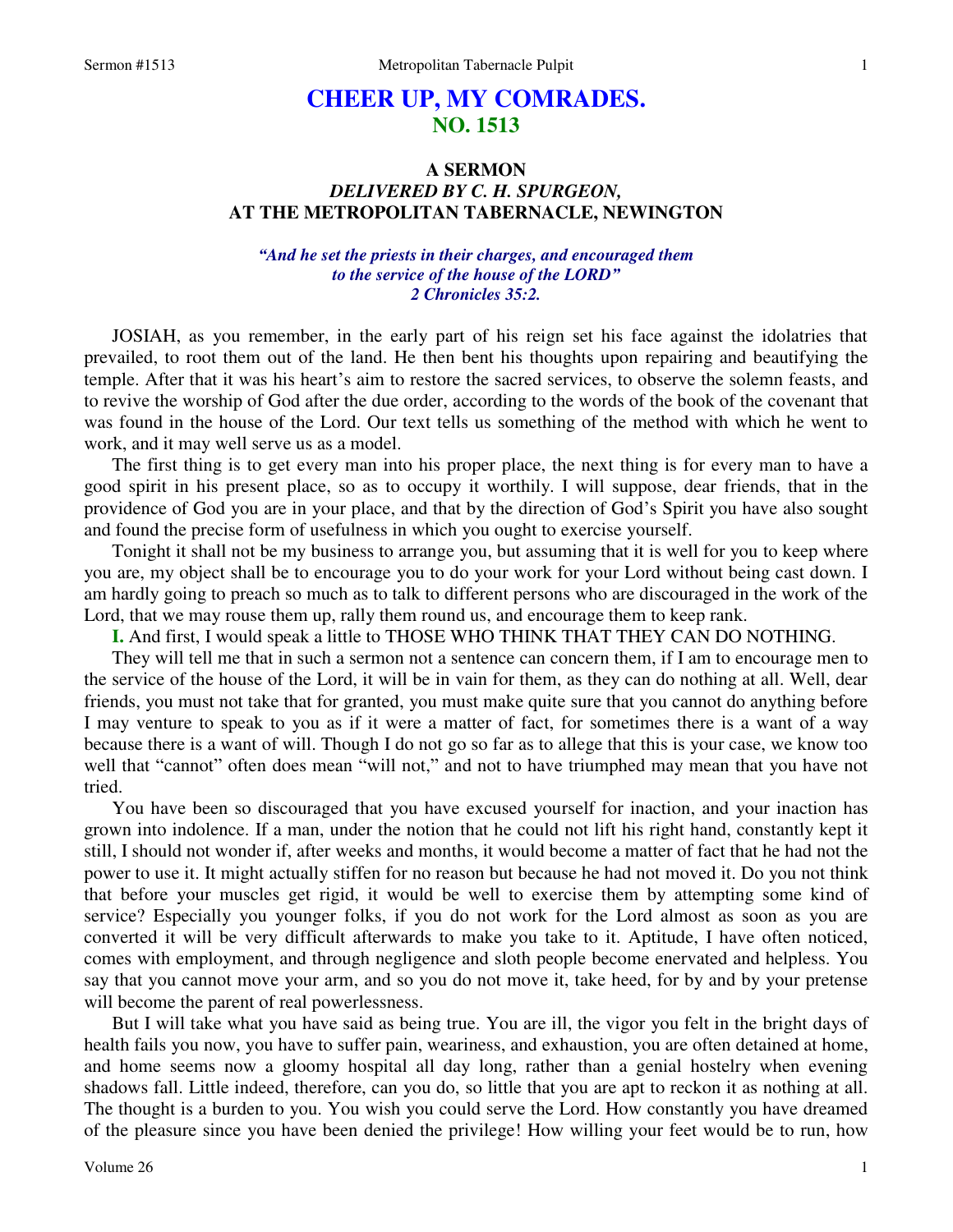ready your hands would be to labor, how glad would your tongue be to testify! You envy those who are able, and you would fain emulate and excel them, not indeed that you harbor ill-will against them, but you devoutly wish that you could do some personal service in the cause of your Master.

 Now, I want to encourage you first by reminding you that the law of the Son of David is the same as the law of David himself, and you know the law of David about those that went to the battle. There were some that were lame, and some that were otherwise incapable of action, and he left them with the baggage. "There," he said, "you are very weary and ill, stop in the camp, take care of the tents, and the ammunition, while we go and fight."

 Now, it happened once on a time that the men that went to fight claimed all the spoil. They said, "These people have done nothing, they have been lying in the trenches, they shall not carry off a share of the booty." But King David there and then made a law that they should share and share equally those that were in the trenches and those that engaged in the fray. "As his part is that goes down to the battle, so shall his part be that tarries by the stuff, they shall part alike. And it was so from that day forward, that he made it a statute and an ordinance for Israel." Nor is the law of the Son of David less gracious. If by sickness you are detained at home—if for any other reason, such as age or infirmity, you are not able to enter into actual service, yet if you are a true soldier and would fight if you could, and your heart is in it, you shall share even with the best and bravest of those who, clad in the panoply of God, encounter and grapple with the adversary.

 And brethren, you have no reason to envy, though you may admire to your heart's content, all who are diligent and successful in the service of Christ. Let me remind you of a law of the kingdom of heaven with which you are all familiar—"He that receives a prophet in the name of a prophet shall receive a prophet's reward." In truth, it is a splendid appointment to be a servant of the Lord. David thought so, for you often read at the commencement of his psalms—"A prayer of David, the servant of God," though you never read, "A prayer of David, the king of Israel," for he thought more of being enrolled a servant of God than of being entitled a king of Israel.

 Health and strength, ability and opportunity to fulfill a mission for the Master are much to be desired, but these are not always to be taken as reliable evidence of personal salvation. A man may preach admirably, and he may work marvels in the church, and yet himself not be a partaker of saving grace. Hence, when the disciples came back from preaching, and said, "Lord, even the devils are subject to us through your name," the Lord said, "Nevertheless, in this rejoice not, but rather rejoice because your names are written in heaven."

 Judas was amongst them, Judas cast out devils, Judas preached the Gospel, and yet Judas was a son of perdition, and is lost forever. Because you cannot do much you must not infer that therefore you are not saved, for if you were to be among the chief of Christian workers it would not prove that you were certainly a child of God. Do not fret, then, because you are shut out from the cheerful activities in which others share, for, as long as your name is written in heaven, and your heart truly follows after the Lord, you shall have an abundant recompense at the last great day, even though here you are doomed to be a sufferer rather than a worker.

 But to me, it seems more than possible that some of you, dear friends, whose minds are tinged with melancholy, have painted your own lot in deeper shades than the justice of the case deserves. Is your life indeed a dull routine, which, for lack of busy change and lively enterprise, leaves no record behind? Not so I think. "The rich relics of a well-spent hour" do sometimes pour around your path a stream of light that cheers *our* eyes, though it may escape your notice.

 Are you patient under your sufferings? Do you try to keep the flesh in subjection, to govern your spirit, to refrain from murmuring, and to foster cheerfulness? That, my friend, is doing a great deal. I am sure that the holy serenity of a suffering child of God is one of the best sermons that can ever be preached in a family. A sick saint has often been more serviceable in a house than the most eloquent divine could have been. They see how sweetly you submit to the divine will, how patiently you can bear painful operations, how the Lord gives you songs in the night. Why, you are greatly useful.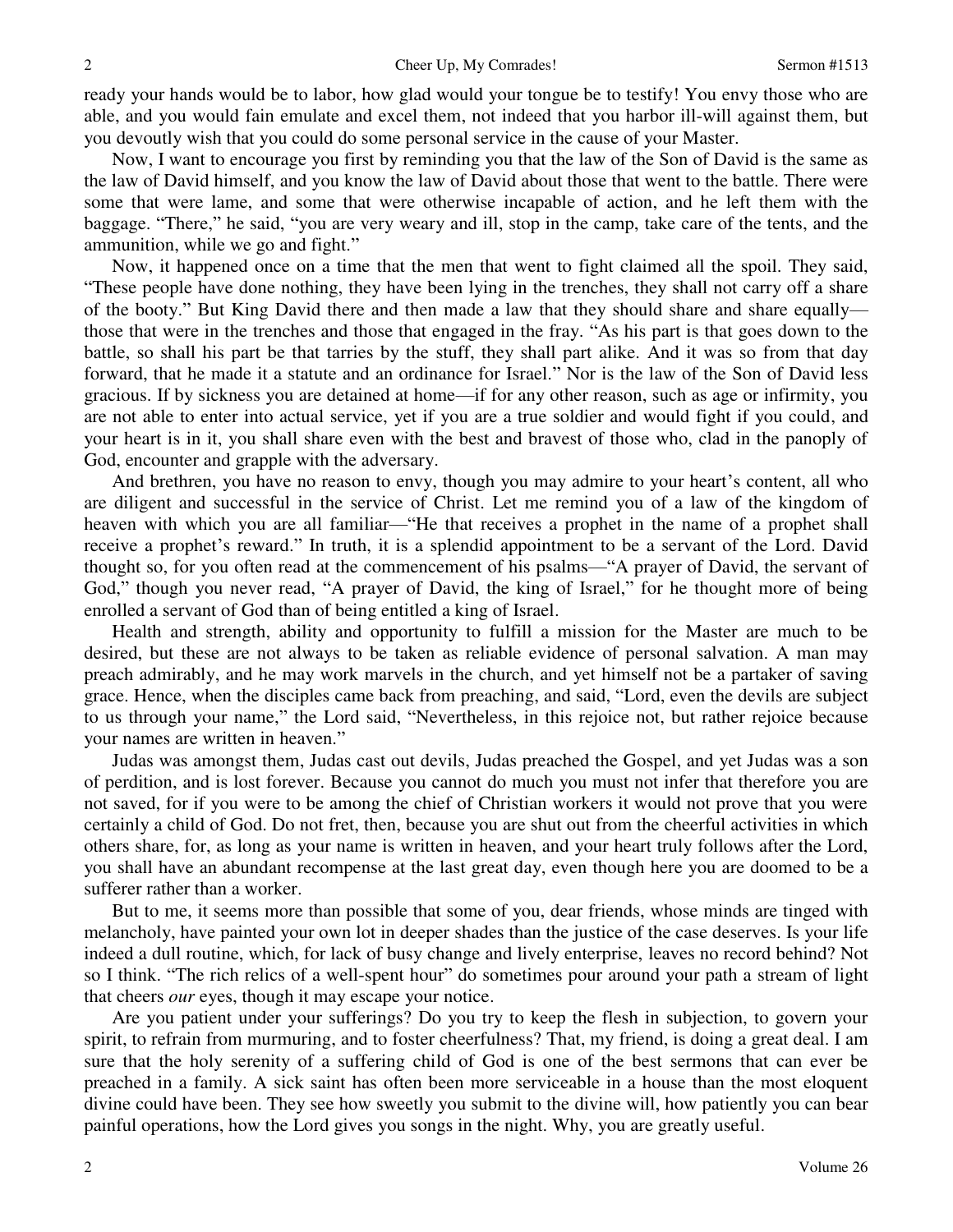#### Sermon #1513 Cheer Up, My Comrades! 3

 I have sometimes been called to visit bedridden persons who have been unable to rise for many, many years, and it has been within my knowledge that their influence has extended over whole parishes. They have been known as poor pious women or as experienced Christian men and many have gone to visit them. Christian ministers have said that they derived more benefit from sitting half-an-hour talking to poor old Betsy than they did from all the books in their library, and yet Betsy said that she was doing nothing. Look at your case in that light, and you will see that you can praise God upon your bed, and make your chamber to be as vocal for God as this pulpit ever can be.

 Besides, dear friends, do you not think we frequently limit our estimate of serving God to the public exercises of the sanctuary, and forget the strong claims that our Lord has upon our private fidelity and obedience? You say, "I cannot serve God," when you cannot teach in the school or preach in the pulpit, when you are unable to sit on a committee or speak on a platform, as if these were the only forms of service to be taken into account. Do you not think that a mother nursing her baby is serving God? Do you not think that men and women going about their daily toil with patient industry discharging the duties of domestic life are serving God? If you think rightly, you will understand that they are.

 The servant sweeping the room, the mistress preparing the meal, the workman driving a nail, the merchant casting up his ledger, ought to do all in the service of God. Though, of course, it is very desirable that we should each and all have some definitely religious work before us, yet it is much better that we should hallow our common handicraft, and make our ordinary work chime with the melodies of a soul attuned for heaven.

Let true religion be our life, and then our life will be true religion. That is how it ought to be. "Whether you eat or drink, or whatsoever you do, do all in the name of the Lord Jesus, giving thanks unto God and the Father by Him." So, then, let the stream of your common life, as it flows on obscure, unobserved, be holy and courageous, you will find that while "they also serve who only stand and wait," you shall not be neglected or overlooked who simply sit at Jesus' feet and listen to His words when you can do no more. This is service done for Him which He can appreciate, complain who may.

 Know, too, my dear sister, that by your sorrows the Lord has drawn out your sympathies. You, my dear brother, know that by the discipline which has chastened you, you have learned to be a comforter. Say you, then, that you cannot do anything? I know a few secrets about you that you forget. You do not reckon yourself up as we reckon you. Did you not try to cheer a poor neighbor the other day by telling of the Lord's goodness to you when you were very sick yourself? How started from your eye that tear most sacred shed for a fellow creature's pain. Is it not your habit, poor sufferer as you are, to let drop just a few words for your Master to others in the same condition whenever you can?

 You tell me that you cannot do anything? Why, dear hearts, the refreshing of God's saints is one of the highest works in which anyone can be occupied. God will send *prophets* to His servants at times when they need to be rebuked, if He wants to comfort them He generally sends an *angel* to them, for that is angel's work. Jesus Christ Himself, we read, had angels sent to minister to Him. When? Was it not in the garden of Gethsemane, when He was bowed down with sorrow? Comforting is not ordinary work, it is a kind of angelic work. "There appeared unto Him an angel strengthening Him."

A prophet was sent to warn the Israelites of their sin, but when a Gideon was to be encouraged to go and fight for his country, it was the angel of the Lord that came to him. So I gather that comforting work is angel's work. You, dear kind Christian men and women, who think that you are not able to do anything but to condole or to console with cheery words some souls cast down and sore dismayed, you are fulfilling a most blessed office, and doing work which many ministers find it difficult to perform.

 I have known some who have never known suffering or ill-health, and when they try to comfort God's weary people, they are dreadfully awkward over it. They are like elephants picking up pins, they can do it, but it is with a wonderful effort. God's tried people comfort each other *con amore,* they take to the work as a fish to water. They understand the art of speaking a word in season to him that is weary, and when this is the case, they may not complain that they are doing nothing.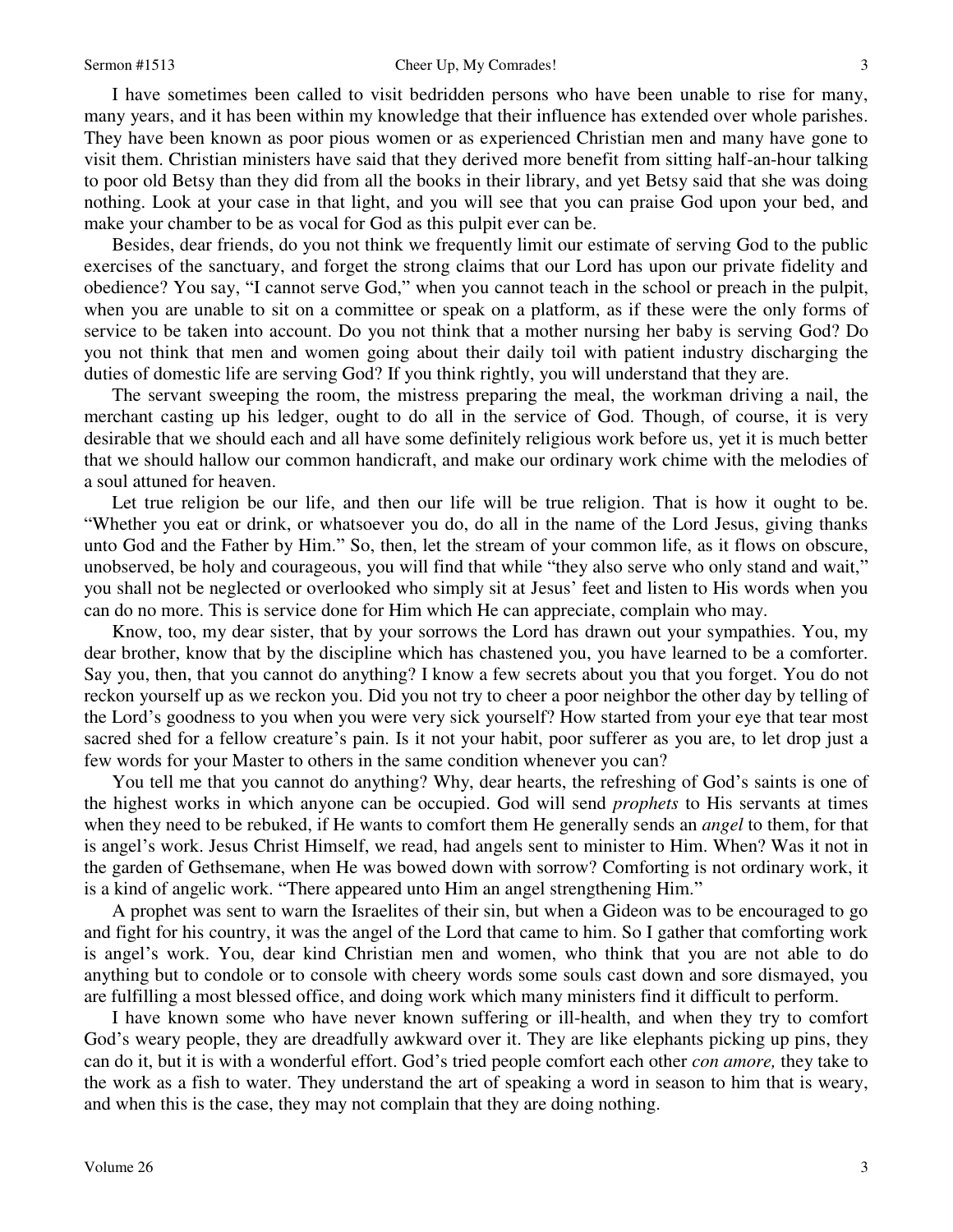And yet, beloved, you who thought that you did nothing, and now perceive that you are really useful, will, I hope, perceive that there is still a wider region into which you may advance. Breathe tonight the prayer of Jabez, who was more honorable than his brethren, because he was the child of his mother's sorrow, and this was the prayer—"Oh that you would bless me indeed, and enlarge my coast!" Ask God to open up to you a larger region of usefulness, and He will do it.

 **II.** Now let me address a few words to another class of workers WHO THINK THAT THEY ARE LAID ASIDE.

"Dear sir," says one, "I wish you would encourage me. I used to be useful, once, at least I was recognized as one of a band of men who worked together right heartily, but since I have changed my residence I am unknown in the neighborhood where I am living, and I seem to have dropped out of the ranks. I have done little or nothing lately, and I feel uneasy about it. I wish that I could get to work."

 My dear brother, I hope you will, but do not waste five minutes in thinking it over. These times need so much Christian effort that when a man asks me, "How shall I do work for Christ"? I am accustomed to say, "Go and do it." "But what is the way to do it?" Start at once. Get at it, my brother. Do not be out of harness a minute. But suppose that you are obliged to stop a while, do not let your interest in the cause of our Lord and Master decline.

 Some of the best of God's workers have been laid aside for long periods. Moses was forty years in the desert, doing nothing. A greater than He, our blessed Savior Himself, was thirty years—I will not say doing nothing, but certainly doing no public work. When you are in a retired and inactive position, be preparing for the time when God brings you out again. If you are put away on the shelf, do not rust there, but pray the Master to brighten you up so that when He comes to use you again you may be fully fitted for the work which He has in hand for you.

While you must be laid aside, I want you to do this—pray for others that are at work. Help them, encourage them. Do not get into that peevish, miserable frame of mind which grudges and undervalues other men's works. Be not like the dog in the manger. Some people, when they cannot do anything themselves, do not like anybody else to be diligent and laborious. Say, "If I cannot help, I will never hinder, but I will cheer my brethren."

 Spend your time in prayer that you may be fit for the Master's use and meanwhile, and meanwhile, be prompt in helping others. You remember that at the siege of Gibraltar, when the fleet surrounded it and determined to storm the old rock, the governor fired red-hot shot down upon the men of war. The enemy did not at all admire the governor's warm reception. Think how it was done. Here were gunners on the ramparts firing away, and every man in the garrison would have liked to do the same. What did those do who could not serve a gun? Why, *they heated the shot,* and that is what you must do. I am master gunner here generally; heat my shot for me, if you will. Keep the furnace going, so that when we do fire off a sermon it may be red-hot through your earnest prayers.

 When you see your friends sitting in the Sunday school or standing out in the street working for God, if you cannot join them yet say, "Never mind, I will heat the shot for them. My prayers shall not be wanting, if I can contribute nothing else." That is counsel for you who are, for a while, laid on the shelf.

**III.** Others there are who are much discouraged because THEY HAVE BUT SMALL TALENT.

"Oh," they say, "I wish I could serve Jesus Christ like Paul, or like Whitefield—that I could range the country through proclaiming His dear name and winning thousands of converts. But I am slow of speech and dull of thought, and what I attempt produces little or no effect."

 Well, brother, mind that you do what you can. Do you not recollect the parable of the men who had talents entrusted to them? I do not want to lay undue stress upon the fact that it was the man who had one talent who buried it. Yet why is he represented as doing so? I think it was not because the men of two and five talents do not sometimes bury theirs, but because the temptation lies most with the onetalent people. They say, "What can I do? What is the use of me? I may be excused." That is the temptation.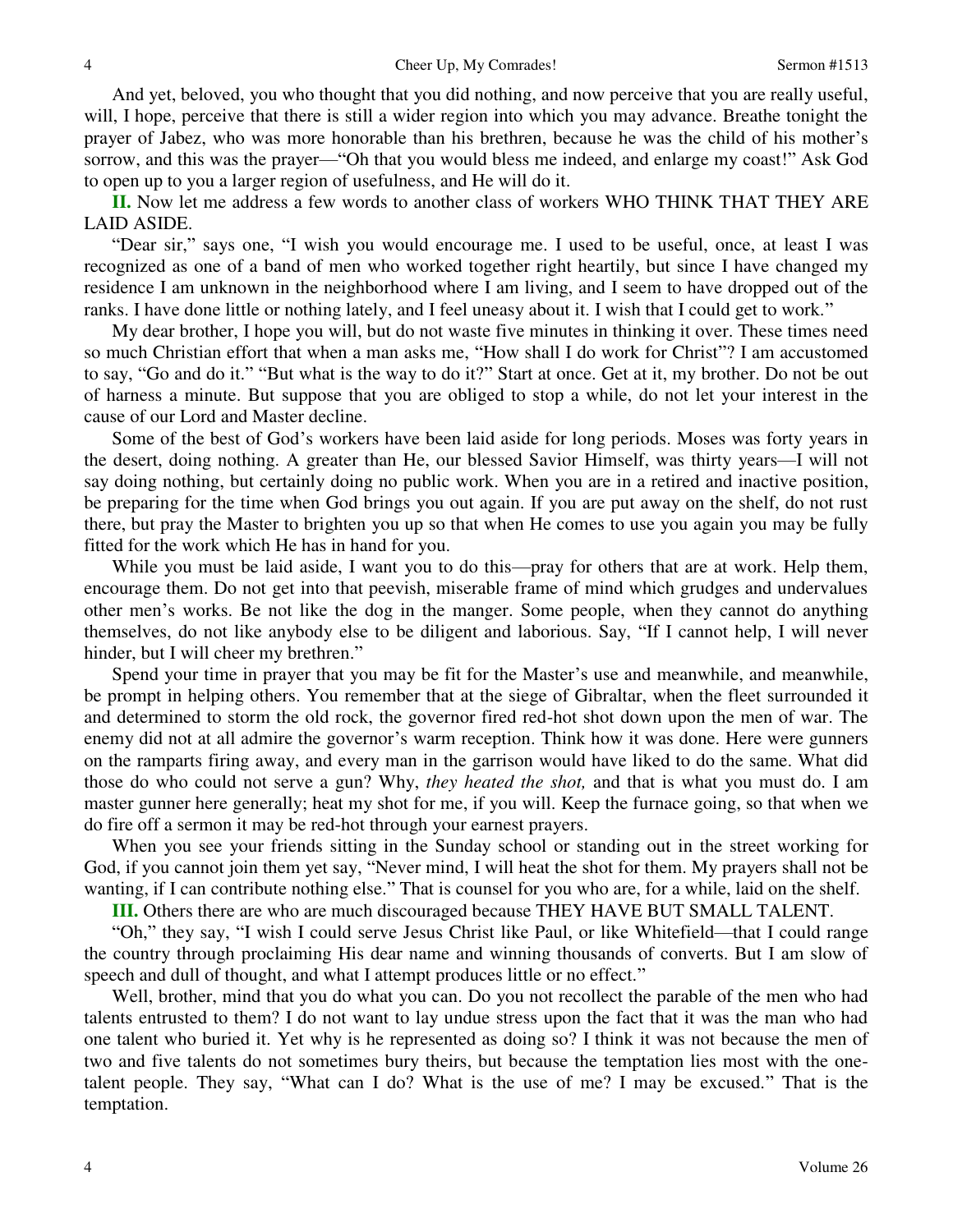Brother, do not be entangled in that snare. If your Lord has only given you one talent He does not expect you to make the same interest upon it as the man does with five, but still He does expect His interest, and therefore do not wrap your talent in a napkin.

 It is but with strength imparted that any of us can serve Him. We have nothing to consecrate to Him but the gift we have first received from Him. You are weak. You feel it, but what says your God to you? "Not by might nor by power, but by my Spirit, says the LORD." He can make you useful though you have no extraordinary endowments. Grapeshot may do great execution, though it cannot compare with grenade or bomb shell. A sinner may be brought to Christ by the simple earnestness of a peasant or an artisan, without calling in the aid of a professor's learning or a preacher's eloquence.

 God can bless you far above what you think to be your capacity, for it is not a question of your ability, but of His aid. You have no self-reliance, you tell me. Then take refuge in God, I entreat you, for you evidently want more of the divine succor. Go and get it, it is to be had. He girds the weak with strength. "The young men shall faint and be weary, but they that wait upon the LORD shall renew their strength." Why, I think *you* are more likely to do good than if you had five talents, for now you will pray more and you will depend more upon God than you would have done if you had possessed strength of your own.

 One other word. As you are not enriched with many talents, mind you economize those you have. Do you know how merchants and tradesmen who have only a small capital in business manage to compete with those who have larger means? They try to turn their money over every day. The costermonger cannot afford to deal out his goods to gentlemen who will pay him in three months. Not he. He must get his ready money at the door, and then go and buy another stock tomorrow morning, and turn it over, or else he could not pick up his living with so small a capital. If you have only nine pence, make it "nimble," and you will get as much profit out of a nimble nine pence as another out of a lazy crown.

 Activity often makes up for lack of ability. If you cannot get force by the weight of the ball, get it by the velocity with which it travels. A little man with one talent all ablaze may become a perfect nuisance to the devil, and a champion for Christ. As for that great divine with his five talents, who marches on so sleepily, Satan can always overmatch him and win the day. If you can but turn over your one talent again and again, in the name of God, you may achieve great wonders. So I would encourage you in the work of the Lord.

**IV.** With workers WHO ARE UNDER GREAT DIFFICULTIES I would now have a word.

 I have known the day when perplexities pleased me, dilemmas afforded me delight, and instead of declining a difficult task I rather liked it. Even now I enjoy puzzling over a problem, and attempting what others decline. Nothing good in this world can be effected without difficulty. The biggest diamonds lie under heavy stones which sluggards cannot turn over. That which is easy to do is hardly worth doing. In the face of difficulty the man of ardent, persevering spirit braces up his nerves, sharpens his wits, and brings all his powers into play to achieve an object that will reward His efforts.

 Have you great difficulties, dear friend? You are not the first worker for God who has had difficulties to encounter. Let us go back to Moses again. He was to bring Israel out of Egypt, but his path did not appear very plain. He must go before Pharaoh and issue God's command. Pharaoh looked him through when he said, "Let my people go." The haughty monarch was greatly surprised to hear anybody, especially a Hebrew, talk like that, and so he bade him be gone. But Moses returns with, "Thus says the Lord, Let my people go," and his courage was not even then crowned with immediate success. There must be plague upon plague, plague upon plague, till at last proud Pharaoh's heart was broken, the Israelites were saved from the hand of him that hated them, and Egypt was glad when they departed.

 This, however, was but the beginning of the mission of Moses. His was a life of difficulty—the meekest man, but the most provoked, and until he got to the top of Pisgah, and his gracious Master kissed away his soul, the prophet of Horeb had never done with difficulties. Any good thing, I say,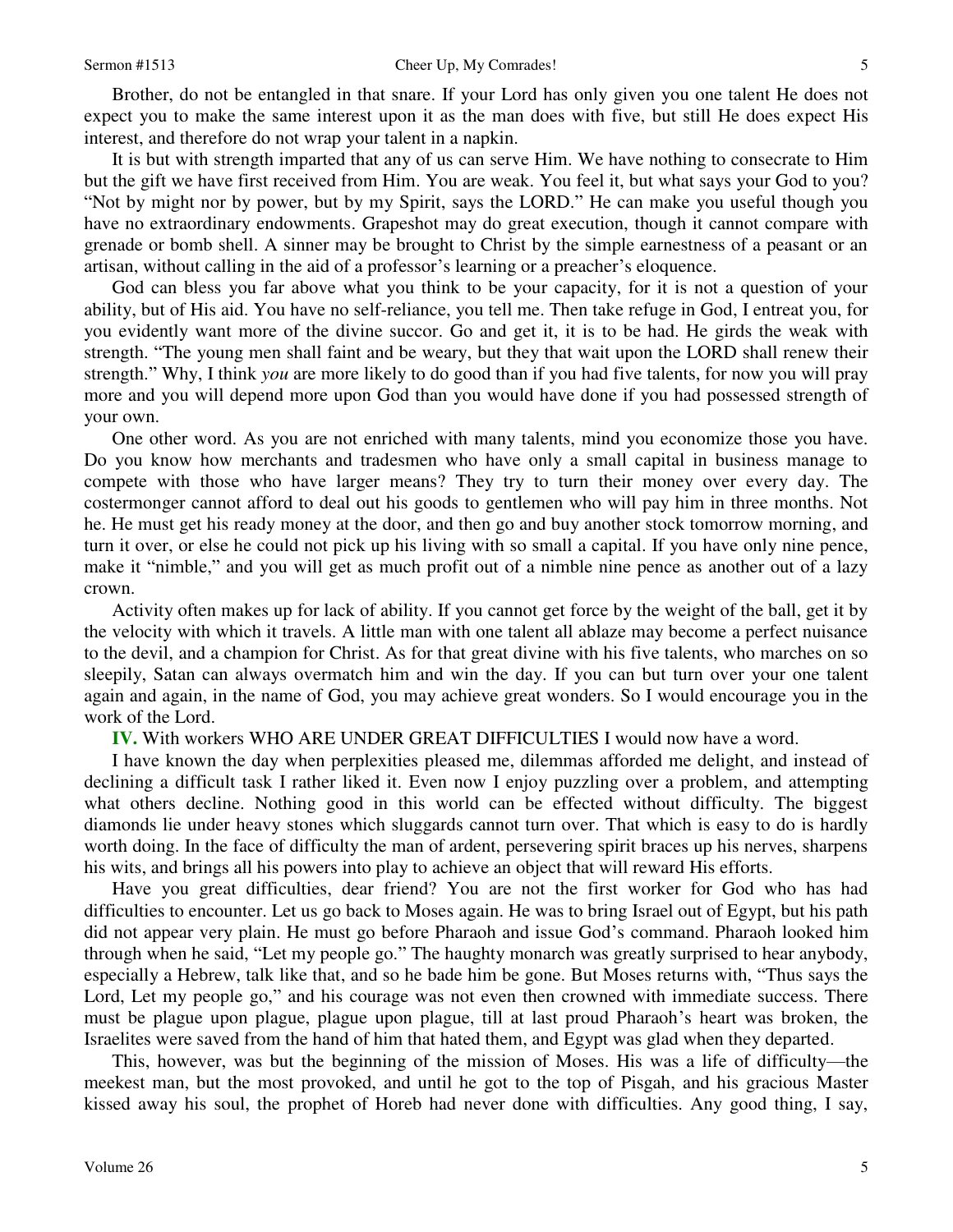especially any good thing done for God, must be surrounded with difficulties, and resisted by adversaries.

 Look at Nehemiah, and Ezra, and Zerubbabel, and those that built Jerusalem the second time. These good men wrought zealously, but Sanballat and Tobiah were jeering and jesting, and trying to throw down the wall. If you build a city without difficulty, it is not Jerusalem. Be sure of that. As soon as ever you begin working for God you will find a great power working against you. If you encounter opposition, take it as a good sign.

When our young men go to a provincial town to preach, and I want to know how they are getting on, after listening to their story, I ask, "Has somebody slandered you yet? Do the newspapers denounce you as a fool?" If they say, "No," I conclude that they are not getting on much. If Christ's cause is prospering, the world will reproach the soul-winner, if you do damage to the devil's kingdom he will roar at you. Should your course be smooth it is because he says, "There is nothing to disturb me in that man's monotonous talk. I need not let fly the fiery darts of calumny at him, he is a chip in the porridge, I will leave him alone." Such a man generally goes through life very comfortably. People say, "He is a quiet, inoffensive sort of man." We do not want such soldiers in the service of Christ.

"What a disagreeable person!" said a king once of an officer whose sword rattled on the floor. "That sword of his is most offensive." "Sire," said the officer, "that is exactly what your Majesty's enemies think." When ungodly persons say that we are troublesome, we are not broken-hearted at being out of their good looks. If the king's enemies think us troublesome, we reckon it to be high praise.

 When you, my dear brother, meet with opposition, encounter it with prayer. Exercise more faith. Antagonists ought never to hinder your going forward in the cause of Christ. Diamond must cut diamond. There is nothing so hard in this world but you can cut it with something harder. If you ask God to steel your soul up to the conquering point, and to make your resolution like an adamant stone, you can cut your way through an alp of diamond in the service of your Lord and Master.

 Let me inspirit you in the face of assailants. The forces ranged against you might be stumbling blocks to fools, but they shall only prove a stimulus to men. One day your honor shall be the greater and your reward shall be the higher because of these adverse elements. Therefore, be brave and fear not, but advance in the strength of God.

**V.** Fain would I now speak a passing word of comfort to another class of workers—THOSE THAT ARE NOT APPRECIATED.

 I am not going to say much, because I have not much sympathy with them. Yet I know that the smallest slight chafes those who are overly sensitive. They murmur, "I do my best, and nobody thanks me." You think yourself a martyr, and complain that you are misrepresented. Be it so, dear friend, that was your Master's lot and it is the lot of all His servants. This is a cross we must all carry or we shall never wear the crown.

 Do you fancy that this is a new experience? Look at Joseph. His brethren could not bear him, and yet it was he that saved the family and fed them in time of famine. Look at David. His brothers asked why he had left the charge of the sheep to come down to the battle, suspecting that the pride of his heart had brought him among the soldiers and the standards. Yet nobody could bring back Goliath's head but that young David. Take a lesson from the ruddy hero, take no notice of what your brethren say about you. Go and bring back the giant's head. A good adventure is the best answer to evil accusations. If you are serving the Master let their slander stir you up to more self-consecration. If they cry out against you as too forward, serve the Lord with more vigor, and you will antidote the venom of their tongues.

 Did you enter into Christ's work in order to be honored among men? Then retire from it, for you came with a bad motive. But if you enlisted purely to bring honor to Him and to win His smile, what more do you want? What more do you want? Be not therefore disheartened because you are not applauded. Be certain of this, that to be kept in the rear rank is often necessary to future eminence. If you take a man and put him in front, and pat him on the back and say, "What a great man he is!" he will make a false step before long, and there will be an end of your hero, but when a man is brought forward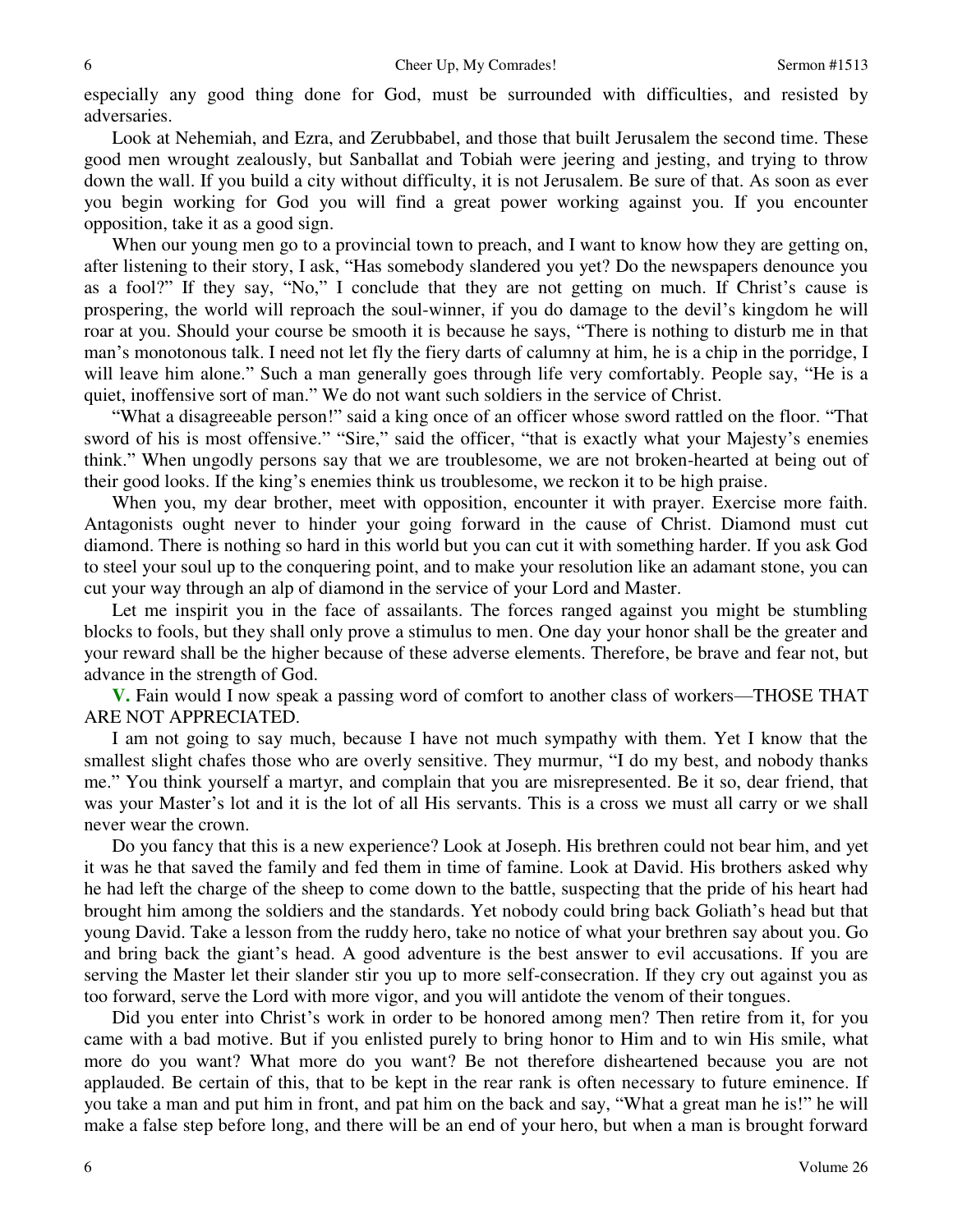by God, he is often one whom everybody criticizes, finds fault with, and declaims as an impostor, but the banter he is exposed to serves as ballast for his mind. When he comes off with success he will not be spoiled with conceit, for the grace of God will make him bow with gratitude. The sword that is meant for a princely hand, to split through skull and backbone in the day of battle, must be annealed in the furnace again and again, it cannot be fit for such desperate work until it has passed through the fire many a time. Do not ask to be appreciated. Never be so low as that. Appreciate yourself in the serenity of conscience, and leave your honor with your God.

**VI.** I must speak now, in the last place, a little more at length to THOSE WHO ARE DISCOURAGED BECAUSE THEY HAVE HAD SO LITTLE SUCCESS.

 It was my great delight a few evenings ago to meet a splendid band of men and women who are the Sunday school teachers of this church. You will think it strange that I did not till then thoroughly estimate the extent of their work, as I had never added up the total of the various schools, but when I did so, and found that they mounted up to six thousand children, I felt full of joy. I shall run over with delight if they increase to twelve thousand in another twelve months. For so large a district this would not be too many, but still our present number is most encouraging.

 Now, I know that some of our teachers are working away in back streets, in rooms not connected with any place but this, and we hardly knew of them, because they were pursuing their simple, unobtrusive labors so quietly. Are there any of you who fear that you have toiled in vain and spent your strength for nought? I would entreat you, dear friends, not to be satisfied with casting in the seed unless you reap some good results, yet do not be so faint-hearted as to give up because of a little disappointment. Though you cannot be satisfied without fruit, yet do not cease to sow because one season proves a failure.

 I would not have our friends the farmers abandon agriculture because this year they have a bad crop, if they were to measure their future prospects by the present failure, it would be a great pity. If you have preached or taught, or done work for Christ with little success until now, do not infer that you will always be unsuccessful. Regret the lack of prosperity, but do not relinquish the labor of seeking it. You may reasonably be sorrowful, but you have no right to despair. Non-success is a trial of faith which has been endured by many a trusty servant who has been triumphant in the issue.

Did not the disciples toil all night and catch nothing? Did we not read just now of some who cast the net, and yet took no fish? Did not our Lord say that some seed would fall on stony ground, and some among the thorns, and that from these there would be no harvest? What good did Jeremiah do? I have no doubt he labored, and God blessed him, but the result of his preaching was that he said, "The bellows are burned in the fire." He had blown up the fire till he had burnt the bellows, but no man's heart was melted. "Woe is me!" said he, "Oh that my head were waters, and my eyes a fountain of tears!"

 I do not know what was the result of Noah's ministry, but I do know that he was a preacher of righteousness for a hundred and twenty years, and yet he never brought a soul into the ark except his own family. Poor preaching we may count it judging by the influence it exerted, and yet we know that it was grand preaching, such as God commended. Do not, then, grudge the time, or the strength you lay out in the service of our great Lord because you do not see your efforts thrive, for better men than you have wept over failure.

 Remember, too, that if you really do serve the Lord thoroughly and heartily, He will accept you and acknowledge your service, even though no good should come of it. It is your business to cast the bread on the waters, if you do not find it after many days that is not your business. It is your business to scatter the seed, but no farmer says to his servant, "John, you have not served me well, for there is no harvest." The man would say, "Could I make a harvest, sir? I have plowed and I have sowed. What more could I do"? Even so our good Lord is not austere, nor does He demand of us more than we can do. If you have plowed and if you have sowed, although there should be no harvest, you are clear and accepted.

 Did it never strike you that you may be now employed in breaking up ground and preparing the soil from which other laborers who come after you will reap very plentifully? Perhaps your Master knows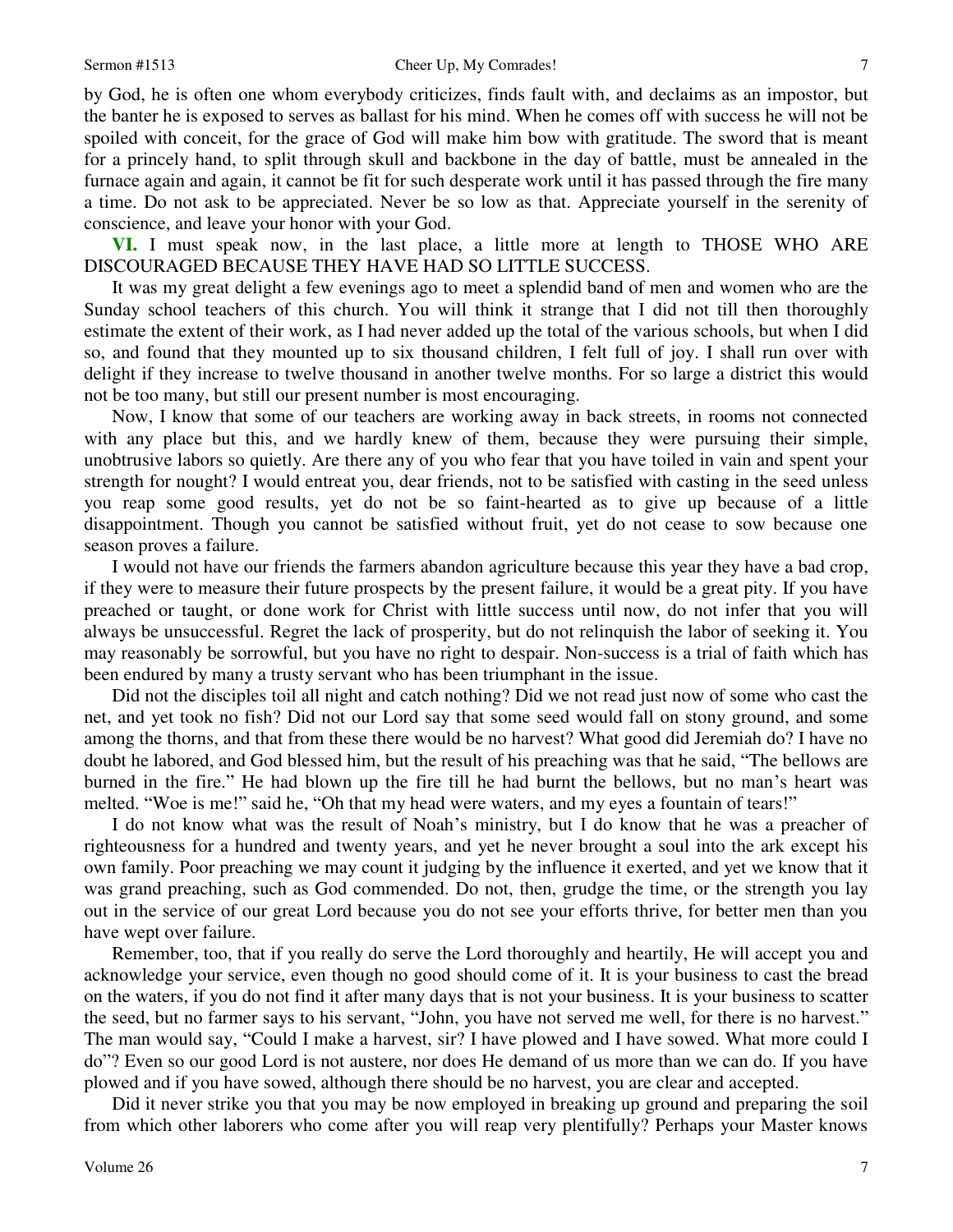what a capital plowman you are. He has a large farm, and He never means to let you become a reaper because you do the plowing so well. Your Master does not intend you to take part in the harvest because you are such a good hand at sowing, and as He has crops that need sowing all the year round He keeps you at that work. He knows you better than you know yourself. Perchance if He were once to let you get on the top of a loaded wagon of your own sheaves, you would turn dizzy and make a fall of it, so He says, "You keep to your plowing and your sowing, and somebody else shall do the reaping."

 Peradventure when your course is run you will see from heaven, where it will be safe for you to see it, that you did not labor in vain nor spend your strength for nought. "One sows and another reaps." This is the divine economy. I think that every man that loves his Master will say, "So long as there does but come a harvest, I will not stipulate about who reaps it. Give me faith enough to be assured that the reaping will come, and I will be content."

 Look at William Carey going to India, his prayer being "India for Christ." What did Carey live to see? Well, he saw good-speed enough to rejoice his heart, but he certainly did not see the fulfillment of all his prayer. Successive missionaries have since gone and spent their life on that vast field of enterprise. With what result? A result amply sufficient to justify all their toil, but as compared with the millions that sit in heathendom, utterly inadequate to the craving of the church, much less to the crown of Christ.

 It does not much matter how any one man fares. The mighty empire will revert to the world's Redeemer, and I can almost trace in the records of the future the writing of, "These be the names of the mighty men whom David had," as the valiant deeds of His heroes are chronicled by our Lord.

 When old St. Paul's cathedral had to be taken down in order to make room for the present noble edifice, some of the walls were immensely strong and stood like rocks. Sir Christopher Wren determined to throw them down by the old Roman battering ram. The battering ram began to work, and the men worked at it for hours and hours, day after day, without apparent effect. Blow after blow came on the wall, tremendous thuds that made the bystanders tremble. The wall continued to stand till they thought it was a useless operation. But the architect knew. He continued working his battering ram till every particle of the wall felt the motion, and at last over it went in one tremendous ruin.

 Did anybody commend those workmen who caused the final crash or ascribe all the success to them? Not a bit of it. It was the whole of them together. Those who had gone away to their meals, those who had begun days before, had as much honor in the matter as those who struck the last blow. And it is so in the work of Christ. We must keep on battering, battering, battering, and at last—though it may not be for another thousand years—the Lord will triumph.

 Though Christ comes quickly He may not come for another ten thousand years, but in any case idolatry must die, and truth must reign. The accumulated prayers and energies of ages shall do the deed, and God shall be glorified. Only let us persevere in holy effort, and the end is sure. When a certain American general was fighting they said, "What are you doing"? He said, "I am not doing much, but I keep pegging away." That is what we must do. We cannot do much at any one time, but we must keep on. We must keep on pegging away at the enemy, and something will come of it by and by.

 Possibly, dear friends, some of you who think you have had slender success may have had a great deal more than you know of. Others there may be whose want of success should suggest to them to try somewhere else or else try some other method. If we cannot do good in one way we must do it in another. Bring the matter before God in prayer. Cry mightily to Him, for He will help you yet to do it, and His shall be the glory. When He has laid you low, when He has taught you how inefficient you are, when He has driven you in despair to rely implicitly upon Himself, then it may be that He will give you more trophies and triumphs than you ever dreamed of.

 Anyhow, whether I prosper in life or not is not my question. To bring souls to Christ is my main endeavor, but it is not the ultimate proof of my ministry. My business is to live for God, to lay aside self, and give myself up wholly to Him, and if I do that I shall be accepted whatever else may happen. I wish we had the spirit of that brave old man who was condemned to the stake. They were going to burn him.